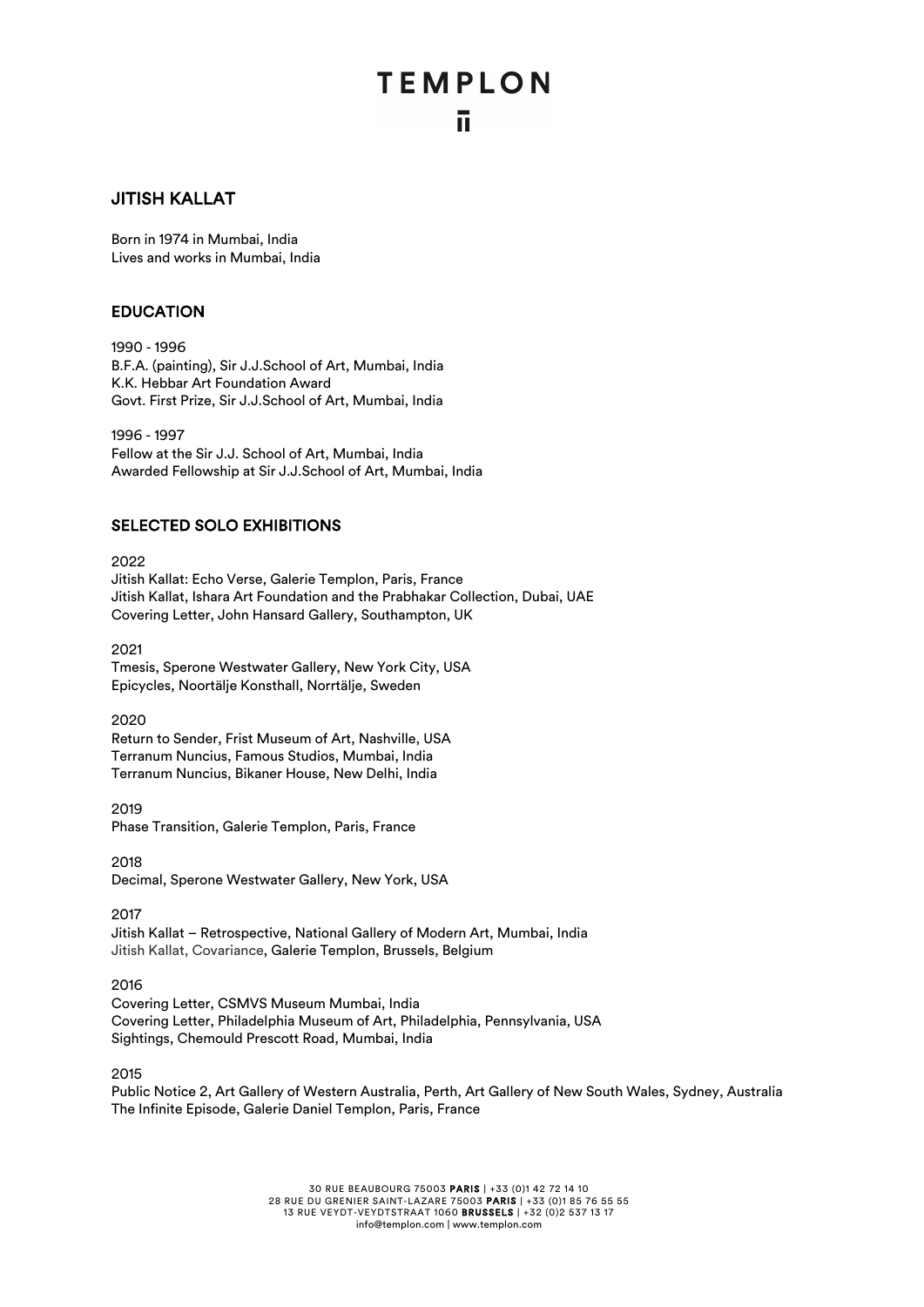### 2013

The Hour of the Day of the Month of the Season, Galerie Daniel Templon, Paris, France Epilogue, San Jose Museum of Art, San Jose, California, USA

## 2012

Circa, Ian Potter Museum of Art, Melbourne, Australia Chlorophyll Park, Nature Morte, New Delhi, India

## 2011

Fieldnotes: Tomorrow was Here Yesterday, Dr. Bhau Daji Lad Museum, Mumbai, India Stations of a Pause, Chemould Prescott Road, Mumbai, India

## 2010

Public Notice 3, Art Institute of Chicago, Chicago, Illinois, USA Likewise, ARNDT, Berlin, Germany The Astronomy of the Subway, Haunch of Venison, London, UK

## 2008

Aquasaurus, Sherman Contemporary Art Foundation, Sydney, Australia Skinside Outside, Arario Gallery, Seoul, South Korea Public Notice-2, Bodhi Art, Singapore, Singapore Universal Recipient, Haunch of Venison, Zurich, Switzerland

## 2007

Sweatopia, Chemould Prescott Road and Bohdi Art, Mumbai, India Unclaimed Baggage, Albion, London, UK 365 Lives, Arario Gallery, Beijing, China Rickshawpolis-3, Gallery Barry Keldoulis, Sydney, Australia

## 2006

Rickshawpolis-2, Spazio Piazza Sempione, Milan, Italy

## 2005

Rickshawpolis-1, Nature Morte, New Delhi, India Panic Acid, Bodhi Art, Singapore, Singapore Humiliation Tax, Gallery Chemould, Mumbai, India

2004

The Lie Of The Land, Walsh Gallery, Chicago, Illinois, USA

## 2002

First Information Report, Bose Pacia Modern, New York, NY, USA

## 2001

Milk Route, India Habitat Centre, New Delhi, India General Essential, Sakshi Gallery, Bangalore, India

## 2000

Ibid, Gallery Chemould, Mumbai, India

## 1999

Private limited-I, Bose Pacia Modern, New York, NY, USA Private limited-II, Apparao Gallery, Chennai, India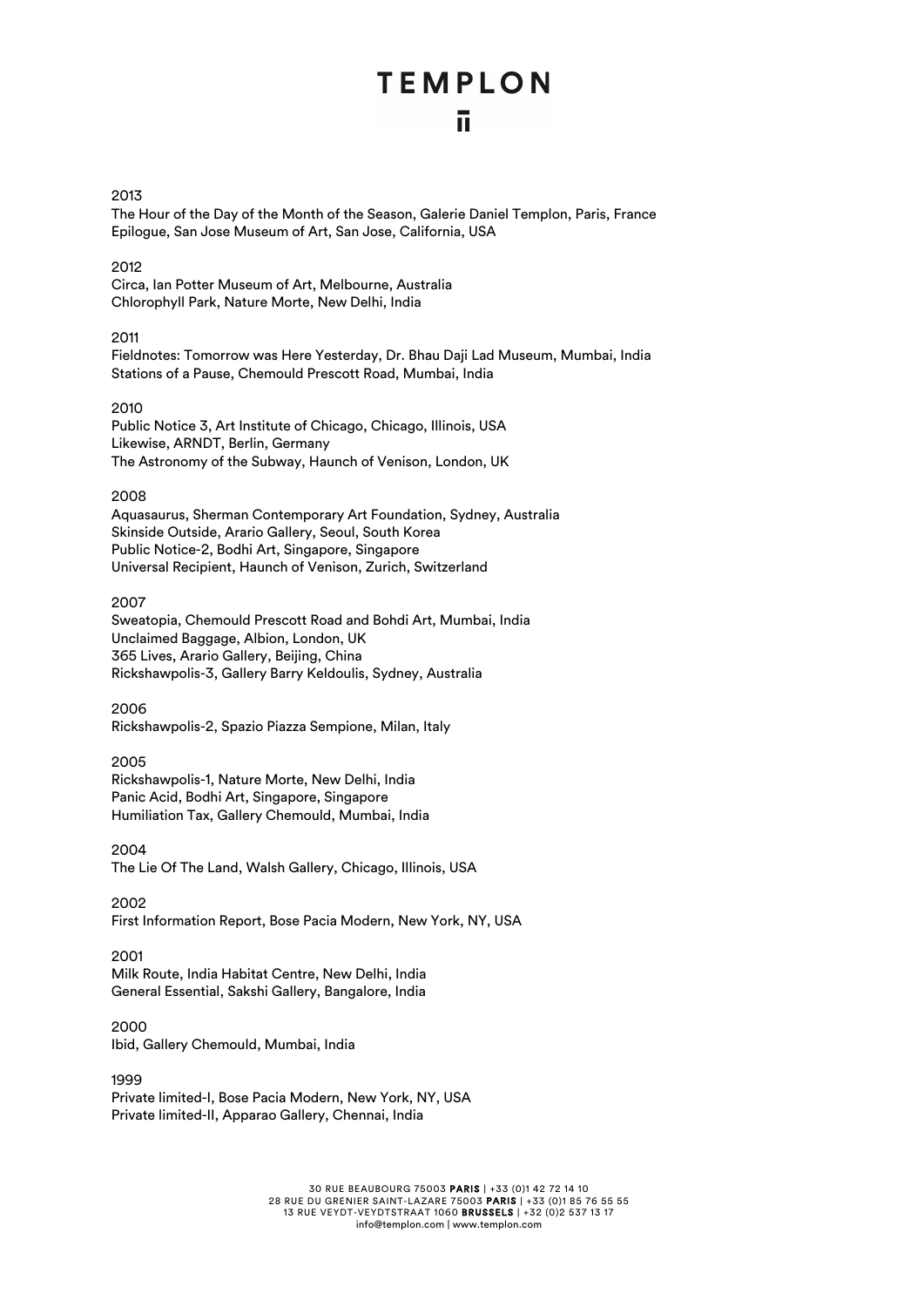1998 Apostrophe, India Habitat Centre, New Delhi, India

1997

P.T.O., Gallery Chemould and Prithvi Gallery, Mumbai, India

## SELECTED GROUP EXHIBITIONS

2021

Lokame Tharavadu (The world is one family) Alappuzha, Kerala, India Spring, Fondation Thalie, Brussels, Belgium Confabulations : Jitish Kallat & Subodh Gupta, Nature Morte, New Delhi, India Macht! Licht!, Kunstmuseum Wolfsburg, Wolfsburg, Germany

2020

South East North West: New Works From The Collection, San Jose Museum of Art, San Jose, CA, USA Visions from India, Columbia Museum of Art, Columbia, SC, USA Vision Exchange: Perspectives from India to Canada, MacKenzie Art Gallery, Regina, Canada Distorted Portrait, Space K, Seoul, South Korea The Future is Not Fixed, Vadehra Art Gallery, New Delhi, India Chromatopia, Art Gallery of South Australia, Adelaide, SA, Australia

2019

Our Time for a Future Caring, Indian Pavilion, Biennale de Venice, curated by the Kiran Nadar Museum of Art in New Delhi, Venice, Italy

Circadian Rhythms: Contemporary art and biological time, The Glucksman, Cork, UK

Weather Report, Aldrich Museum of Art, Ridgefield, Connecticut, USA

Modus Operandi II: In-Situ: Artist Studio – Chemould Prescott Road, Mumbai, India

2018

Asia Pacific Breweries Foundation Signature Art Prize 2018 Exhibition, Singapore Art Museum, Singapore Riots: Slow Cancellation of the Future, ifa Galleries, Berlin and Stuttgart, Germany Asymmetrical Objects, Lad Museum Mumbai City Museum, Mumbai, India The Sculpture Park, Madhavendra Palace, Jaipur, India Possibilities for a Non-Alienated Life, Kochi Muziris Biennale 2018, Kochi, Kerala, India New Presentation of Contemporary Collections, Musée National d'Art Moderne, Centre Pompidou, Paris, France

Vision Exchange: Perspective from India to Canada, Art Gallery of Alberta, and National Gallery of Canada, Ottawa, Canada

2017

Age of Terror, Imperial War Museum, London, UK India Re-worlded: Seventy years of Investigating a Nation, Gallery Odyssey, Lower Parel, Mumbai, India A World in the City: Zoological and Botanic Gardens, IFA Stuttgart, Germany

2016

Given Time : The Gift and its Offerings, Gallery Odyssey, Mumbai, India Setouchi Triennale, Takamatsu, Japan Art From Elsewhere : International Contemporary Art from Uk Galleries, Arnolfini, Bristol, UK Telling Tales : Excursions in Narrative Form, Museum of Contemporary Art, Sydney, Australia Sacred and Profane, Art Gallery of Western Australia, Perth, Australia Deconstruction-Reconstruction, Art & Public, Geneva, Switzerland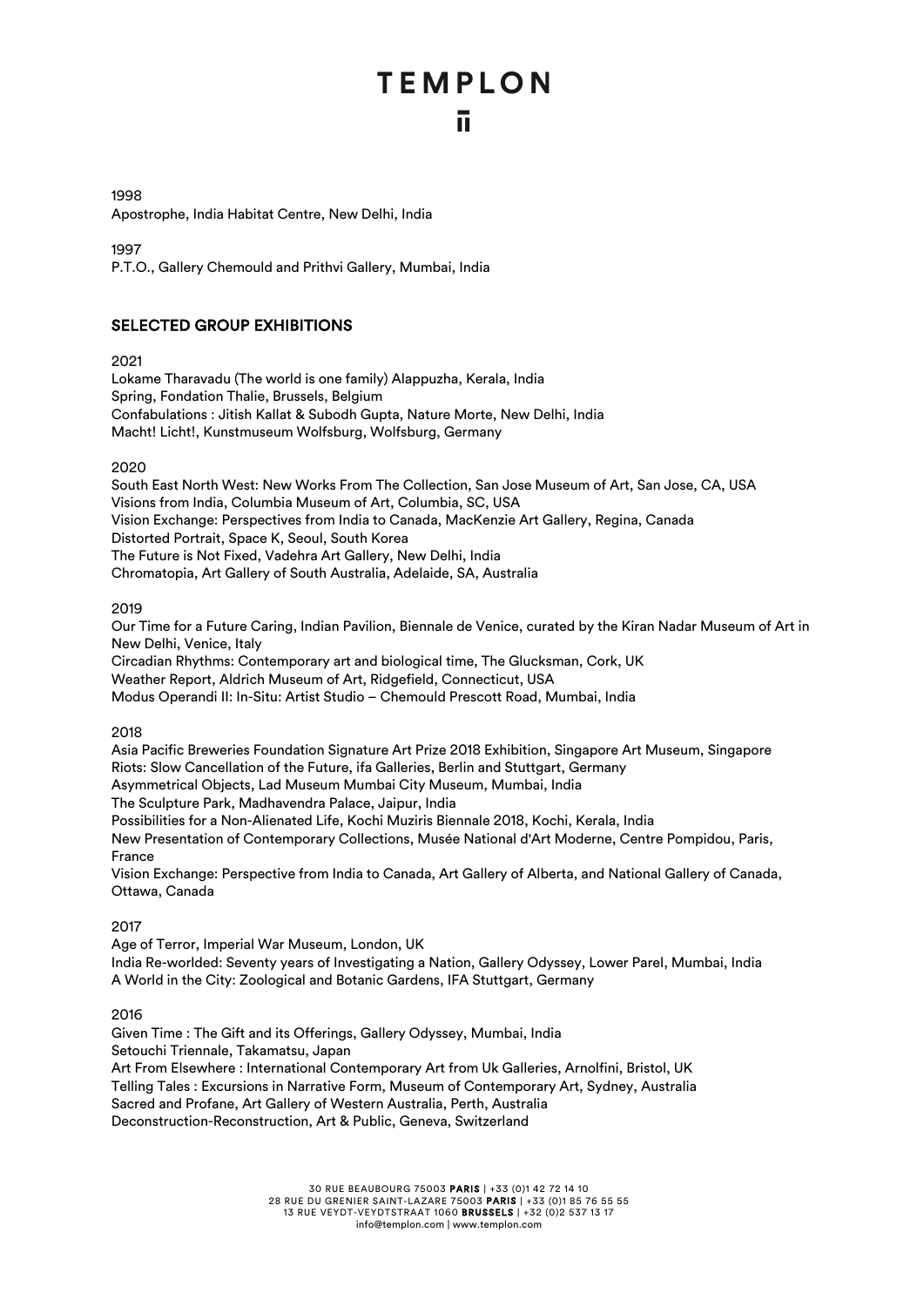## ū

## 2015

After Midnight: Indian Modernism To Contemporary India 1947/1997, Queens Museum of Art, New York, NY, USA

After Utopia, Singapore Art Museum, Singapore, Singapore Obsession, Maison Particulière, Brussels, Belgium Postdate: Photography and Inherited History in India, San Jose Museum of Art, San Jose, California, USA

## 2014

Busan Biennale 2014 – Inhabiting the Wolrd, Busan, South Korea An appetite for painting. Contemporary Painting 2000 – 2014, Musée d'Art Contemporain, Oslo, Norway St. Moritz Art Masters, St. Moritz, Switzerland

## 2013

Curitiba Biennal, Curitiba, Brazil Ideas of the Sublime, Vadehra Art Gallery, New Delhi, India Aesthetic Bind : Citizen Artist : Forms and Address, Chemould Prescott Road, Mumbai, India Palindrome: Jitish Kallat & Gilbert and George, Arndt, Singapore, Singapore

## 2012

Arsenale 2012, The First Kiev International Biennale of Art, Kiev, Ukraine India : Art Now, ARKEN Museum of Modern Art, Ishoj, Denmark Critical Mass: Contemporary Art From India, Tel Aviv Museum of Art, Tel Aviv, Israel Indian Highway, Ullens Center for Contemporary Art, Beijing, China

2011

Car Fetish. I drive, therefore I am, Museum Tinguely, Basel, Switzerland Maximum India, Kennedy Center for Performing Arts, Washington DC, Columbia, USA Watercolour, Tate Britain, London, UK Indian Highway IV, Musée d'Art Contemporain, Lyon, France

2010

Metropolis, The New Art Gallery ,Walsall, UK Finding India - Art for the New Century, MOCA ,Taipei, China Skulptur i Pilane, Pilane Burial Grounds, Tjorn, Sweden Indian Highway, Herning Museum of Contemporary Art, Denmark Urban Manners 2, SESC Pompeia, Sao Paulo, Brazil The Empire Strikes Back, Saatchi Gallery, London, UK

## 2009

India Contemporary, Gemeente Museum, Hague, The Netherlands Mythologies, Haunch of Venison, London, UK Chalo ! India : A New Era of Indian Art, National Museum, Vienne, Austria ; Essl Museum, Seoul, South Korea Art Foundation Mallorca Collection, Centro Cultural , Andratx, Spain Passage to India Part II, Initial Access Frank Cohen Collection, Wolverhampton, UK Indian Highway, Astrup Fearnley Museum of Modern Art, Oslo, Norway Indian Narrative in the 21st Century: Between Memory and History, Casa Asia Center, Madrid, Spain

## 2008

The 3rd Guangzhou Triennal, Guangdong Museum of Art, Guangzhou, China Indian Highway, Serpentine Gallery, London, UK Die Tropen, Martin Gropius Bau, Berlin, Germany India Moderna, Institut d'art moderne, Valencia, Spain Chalo ! India: A New Era of Indian Art, Mori Art Museum, Tokyo, Japan

> 30 RUE BEAUBOURG 75003 PARIS | +33 (0)1 42 72 14 10 28 RUE DU GRENIER SAINT-LAZARE 75003 PARIS | +33 (0)1 85 76 55 55 13 RUE VEYDT-VEYDTSTRAAT 1060 BRUSSELS | +32 (0)2 537 13 17 info@templon.com | www.templon.com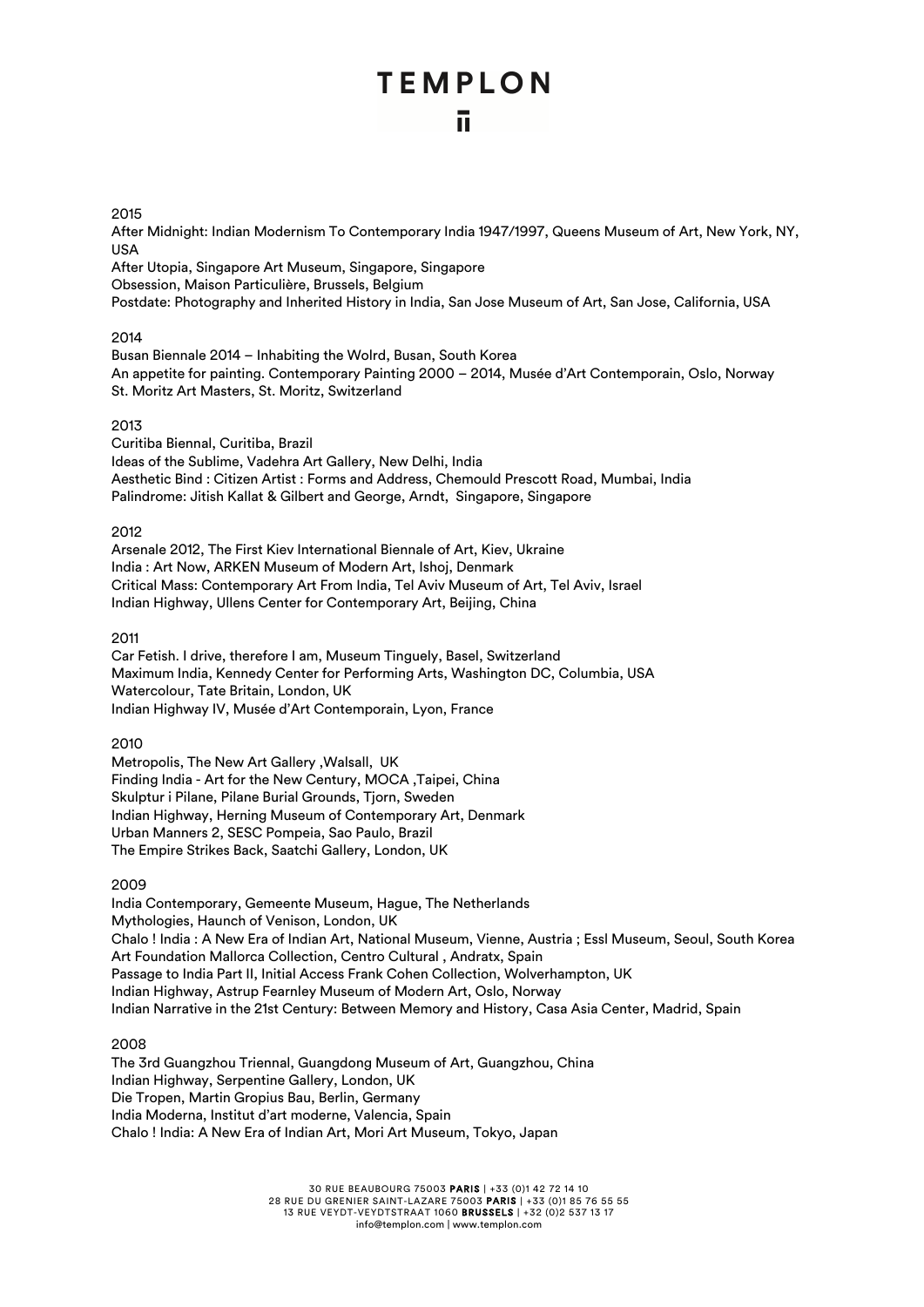#### 2007

Soft Power, Zendai Museum of Art, Shangai, China Urban Manners, Hangar Bicocca, Milan, Italy Hungry God, Art Gallery of Ontario, Toronto, Canada Aftershock, Sainsbury Center for Visual Arts, Norwich, UK Thermocline Of Art- New Asian Waves, ZKM Museum, Karlsruhe, Germany

## 2006

The 6th Gwangju Biennale, Gwangju, Korea The 5th Asia Pacific Tirennale of Contemporary Art, Queensland Art Gallery and Gallery of Modern Art Brisbane, Australia Passages, Palais De Beaux Arts, Brussels, Belgium Lille 3000, Lille, France Hungry God: Indian Contemporary Art, Arario Gallery, Busan Museum, Hong kong, Busan, China, South Korea L'Art à La Plage, Galerie Enrico Navarra, Ramatuelle, France

### 2005

First Pocheon Asian Art Triennale, Pocheon, South Korea Indian Summer, Ecole Nationale Supérieure des Beaux-Arts, Paris, France The Artist Lives and Works in Baroda/Bombay/Calcutta/Mysore/Rotterdam/Trivandrum, House of World Culture, Berlin, Germany

2004

Zoom! Art in Contemporary India, Culturgest Museum, Lisbon, Portugal

2003

SubTerrain: Artists Dig the Contemporary, Haus der Kulturen der Welt, Berlin, Germany Pictorial Transformations, National Art Gallery, Kuala Lumpur, Malaisia Crossing generations: diVERGE, National Gallery of Modern Art, Mumbai, India Indians+Cowboys, 4A Center for Contemporary Art, Sydney, Australia The Tree from the Seed, Henie Onstad Kultursenter, Hovikodden, Norway Hard Copy, a two-person show with Reena Saini Kallat, Gallery 88, Calcutta, India

### 2002

Under Construction, The Japan Foundation Asia Center, Tokyo, Japan India- Contemporary Art from Northeastern Private Collection, Jane Voorhees Zimmerli Art Museum, New Brunswick, New Jersey, USA

### 2001

Century City, Tate Modern, London, UK Indian Painting, Art Gallery of New South Wales, Sydney, Australia

## 2000

Seventh Havana Biennial, Havana, Cuba

## 1999

The First Fukuoka Asian Art Triennale, Fukuoka Asian Art Museum, Japan

## 1998

Art of the World 1998, Passage de Retz, Paris, France

1997

Innenseite, Projektgruppe Stoffwechsel, University of Kassel, Kassel, Germany